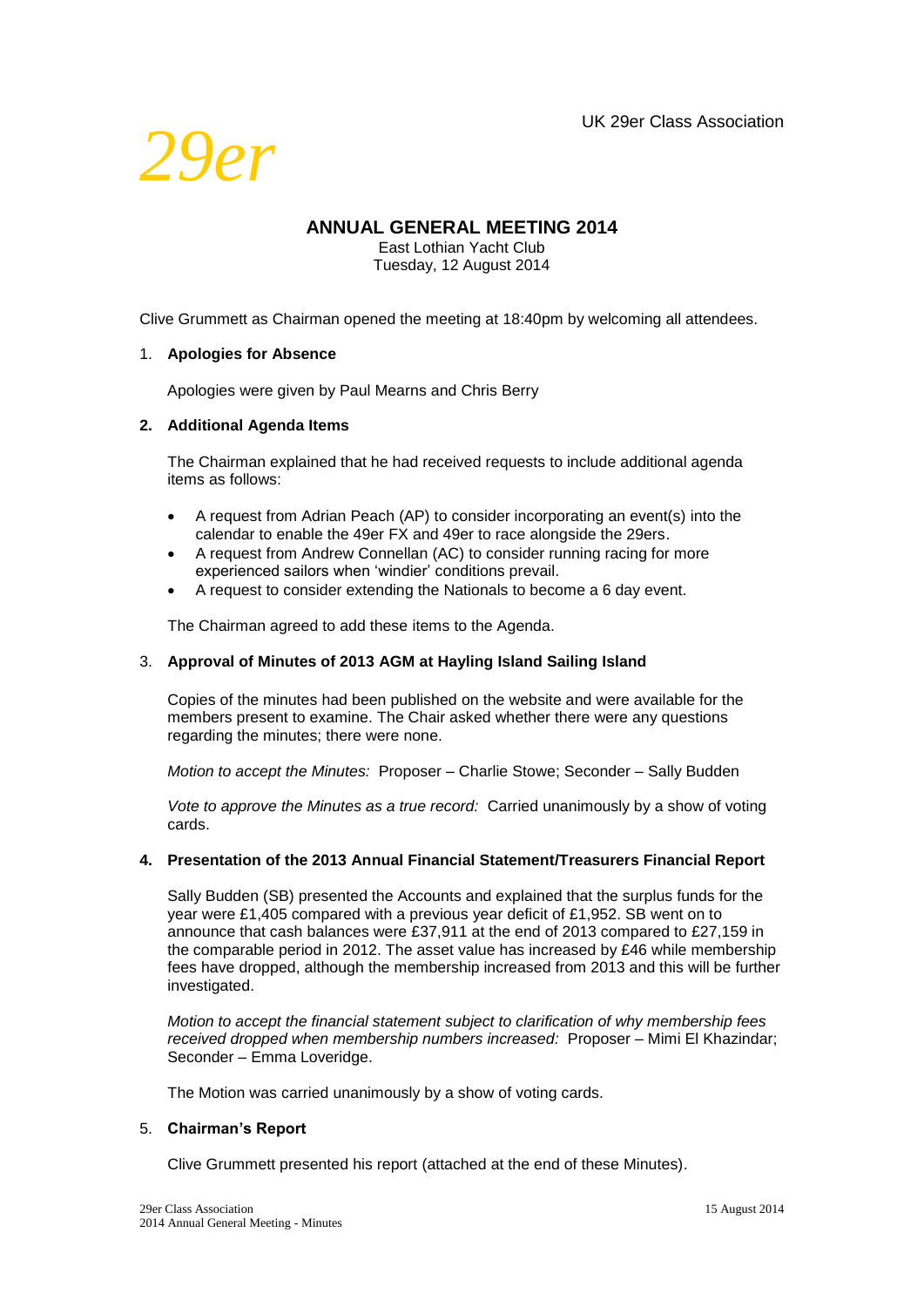#### **6. Sailing Report**

Charlie Stowe (CS) explained that there are four Grand Prix events remaining in 2014 and the Ovington Inlands. The class has seen a number of newcomers and he urged that Members make newcomers welcome.

The 2015 calendar is almost complete and will be published in the next few months. The Class will be returning to Yorkshire Dales and going to Poole. Charlie thanked Richard Hattersley for his help with arranging the Poole event. There will be one less event in 2015 as the UK will be hosting the 29er World Championships. The first Grand Prix of the series will be combined with the Winter Championships at Draycote Water and there will be only one event in July 2015.

CS confirmed that the Class will be returning to Royal Torbay YC for the 'Nationals' in 2016 and that the Class is looking at potential venues for 2017.

There were no questions.

#### 7. **Training Officer's Report by Tim Blackstone and Andy Hill**

Tim Blackstone (TB) explained that his report covered the period 2013/14 up until the RYA Youth Championships at Easter at which point he handed over to Andy Hill.

TB explained that the objective over the winter had been to bring the Class Youth Squad closer to what the RYA do with their Youth and Transition squads and TB thanked Roy McCubbin of the RYA for his support in this. To align the coaching, the same coaches (Phil Walker and James Ellis) had been appointed.

TB went on to explain that one of the intentions of the Class Youth Squad was to support those sailors that had missed out on Youth Squad to stay on, recognising that some of those sailors participating in this Squad may have 'dropped out'. The squad comprised of eight boats. The training programme had developed over two years with advanced open training initially leading to a Class Youth Squad with the aim of being flexible enough to meet the needs of sailors. It was acknowledged that there are several newcomers to the Class and the flexibility would need to be maintained. TB confirmed that the Class Youth Squad objectives had been met.

TB spoke about the open training. This had been challenging over the winter starting with a 'drop off' in numbers for the newcomers training and the second session being cancelled. TB added that in 2014, newcomers' training was held at the beginning of the summer and this was welcomed. In 2013, the numbers attending the transitional/open training were down on 2012 with around 20 boats attending compared with around 40 boats in the previous year. The open training weekend in December was cancelled, but it was too close to Christmas to rearrange given coach availability. In January, a weekend was cancelled due to low numbers and in February, a weekend was cancelled due to the weather. In March, the open training went ahead with 28 boats. TB thanked the coach, James Ellis and explained that James was not able to continue in 2014/15 due to diary commitments.

Andy Hill (AH) thanked TB for the smooth transition.

AH explained that it had been difficult to secure venues that have adequate facilities for our training needs, but the combined open and transition training for the autumn had now been arranged. There will be four open training events in the winter with the plan being to hold the open and Class training during the same weekends over the winter. The newcomers training in July was successful with 14 boats attending and the plan is to run two newcomer training sessions next year around the same time and with a good geographic spread.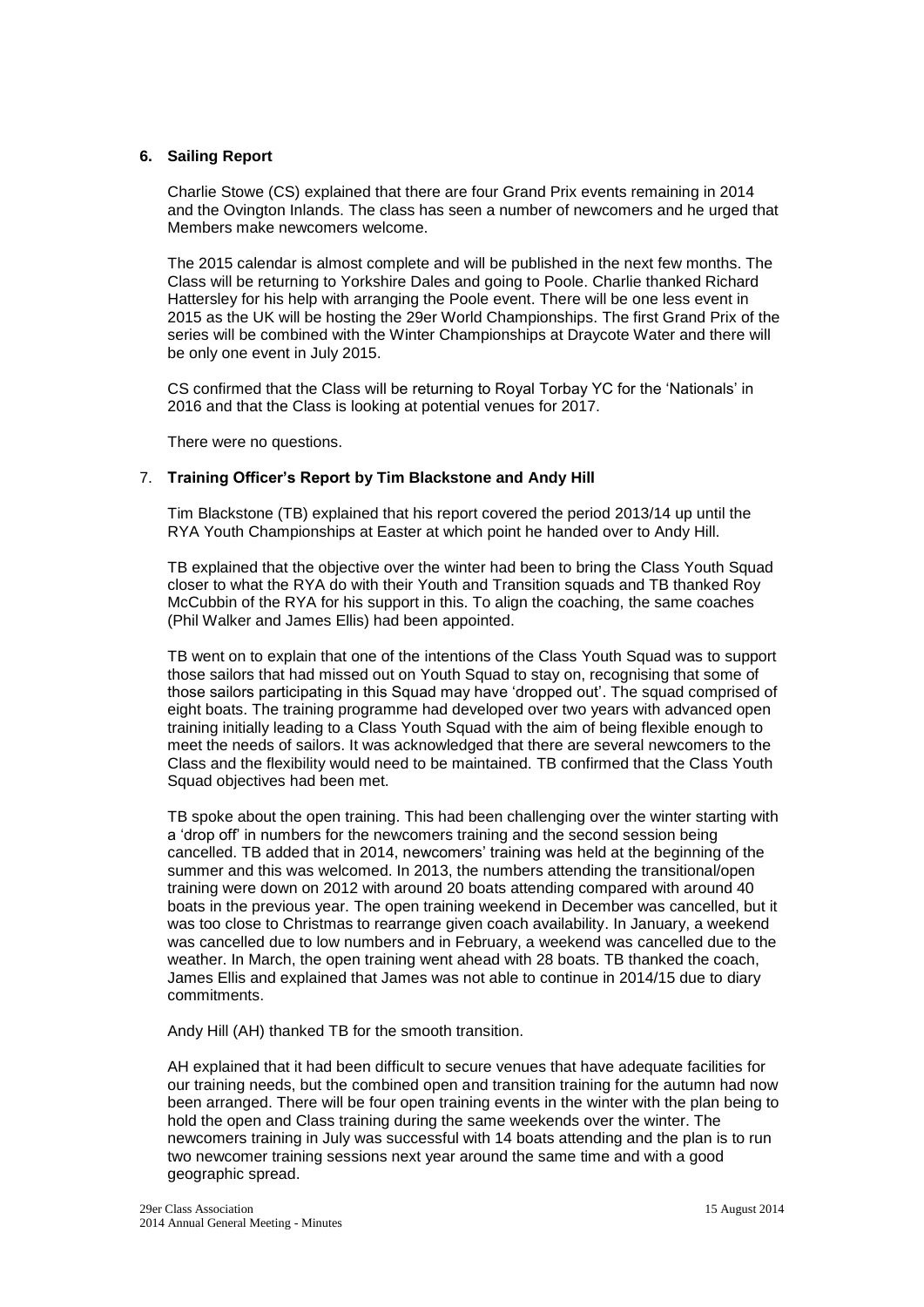AH made a plea to members to book early to enable the Class to plan, particularly as part of the cost of weekends is variable depending on numbers. AH went on to explain that the Class will be looking at implementing a fee structure that will provide a discount at a later date for early booking.

The following questions were asked:

a. James Logan asked if the Class Youth Squad would continue.

It was explained that this is being considered and that a committee meeting would be organised to decide. Consideration would be given to the profile of the sailors, their needs and range of abilities.

b. Debbie Darling asked if any coaches had been booked for 2014/5.

AH confirmed that Pete Perera and Chris Berry would be involved in the open training and the Class Squad is being looked at.

Two Members commented on their positive experience of the Class Youth Squad.

#### 8. **Technical Report**

Duncan Hepplewhite (DH) provided an update on the following technical issues:

- a. New rig Julian Bethwaite has proposed a new two piece carbon rig for a 29er. This will take two years to develop and is likely to be similar to that used for the 49er FX. This was discussed at the World Championships in Canada.
- b. New foils These are currently being discussed and developed, but would need various approvals including ISAF.
- c. Turn-buckles It was clarified that these are used to adjust shrouds on the water. These are used on the 49er and it is being proposed that these are used.

The following questions were asked:

a. Paul Methven asked if given the limited life of jibs any consideration was being given to extend their life and could sail longevity be considered in future developments?

It was explained that this was voted on in Travemunde and the decision was made not to go with the heavier material.

b. Adrian Ward mentioned that some boats were 'light' (around 71 kg) at the Europeans and asked DH if there was to be a response to this?

DH explained that once toe-straps are added and the boat has been sailed for a while, the boat will become heavier and this leaves a kilo to personalise the boat. It was also mentioned that there was a difference in weighing at the European Championships at Kiel and the RYA Youth Championships at WPNSA which they are hoping to address

- c. There was a further query about whether the calibration was different. It was agreed that this could be the case and also the location of the balance scale e.g. if it is on a wooden floor on in a marquee that is moving, then this could be a consideration.
- d. A comment was made that a few tillers have snapped recently, possibly 10 to 20 over 18 months.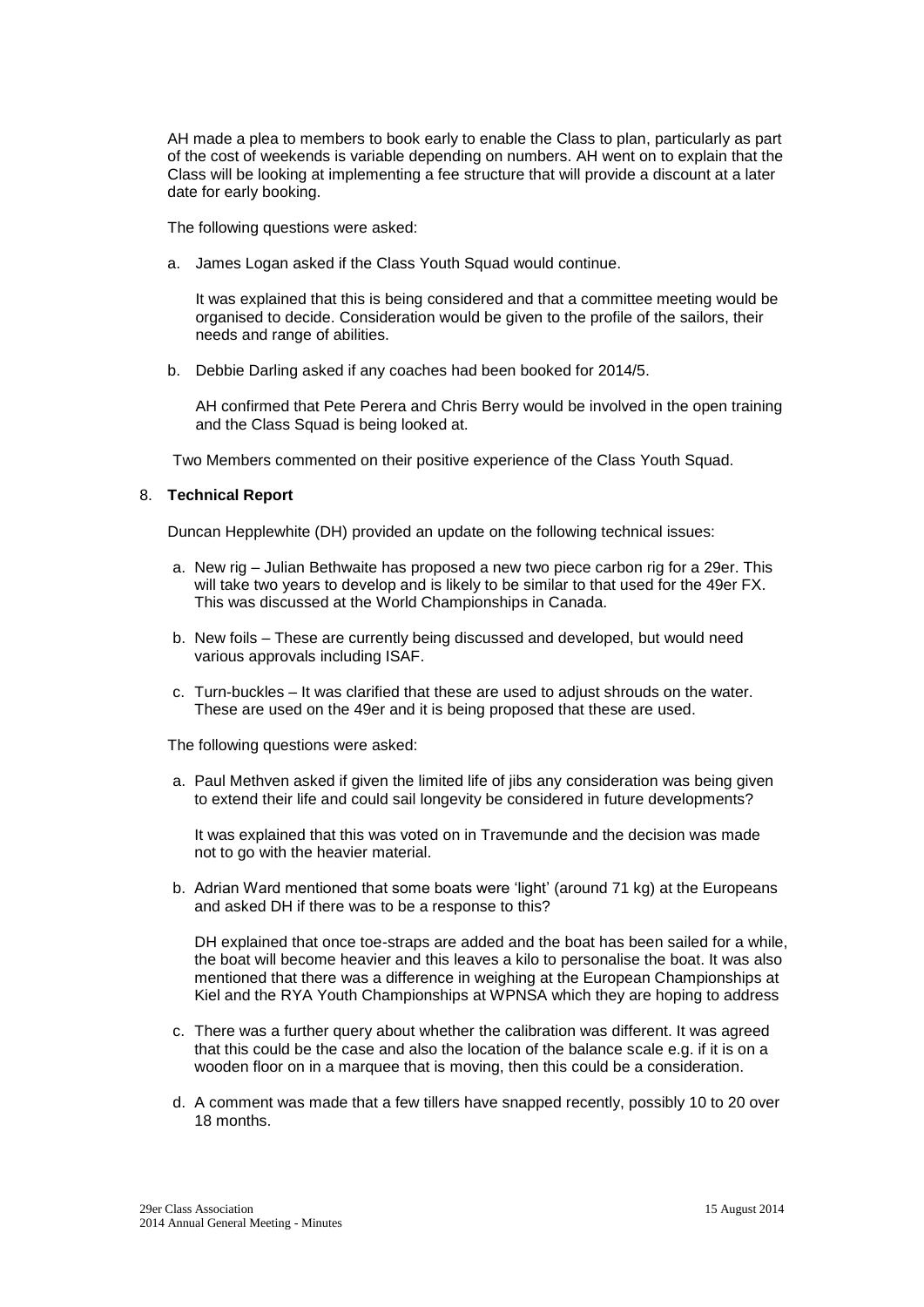DH explained that information has been passed back to Allen Brothers who are investigating. They have new drawings, but are looking to obtain a better understanding of why this is happening.

e. Nick James asked if the Class should have a view on the new rig which could require a large investment by sailors. A discussion ensued about the cost, the benefits of keeping up to date and resale values of existing rigs. It was also suggested that maybe a handicap system could be introduced in the early years. No decision was reached.

#### **9. Additional Agenda Items**

#### **9.1 Proposal to enable 49er FX/49er's to sail at selected 29er events**

AP explained the proposal to showcase the 49er FX and 49er at possibly Grand Prix events. This would help with transition and could lend itself to possible training opportunities e.g. if there was racing over a bank holiday weekend, the extra day could be used for FX training for those 'transitioning'. Various options were discussed including separate tracks, same tracks/different gates, separate starts. One member expressed concern that it could be busy, especially in a 'flighted' event and collisions could occur.

Various event possibilities where highlighted with some concern being expressed for combining the fleets at key qualifier events, 'flighted' events and inland events, the latter being due to the 'leg length' that may be required. It was suggested that since no data is currently available on how this could work, it should be trialled at a sea venue. It was also suggested that other classes may also wish to be attractive to 29er classes.

One sailor member suggested that for those in the process of moving into the 49er FX class, it would provide the flexibility that may be needed at the outset, where if it was particularly breezy, it would be appreciated if a 29er could be sailed. It was further explained that there are some events which are attended by both boat types e.g. the Inlands and 'Bloody Mary'. One comment was that the event should remain primarily a 29er event with a '49er add on' and that finding the right venue is important.

Following discussions, the following was put forward:

*Motion: To identify a suitable trial event where the 49er FX/49er is able to sail at the same event as the 29er and go ahead with the trial.*

Proposed by: Adrian Peach; Seconded by Paul Methven

The *proposal was carried by a show of voting cards with one member voting against.*

## **9.2 Can experienced sailors be permitted to race during 'windier' conditions?**

AC explained that at some venues the entire fleet is sometimes held back on safety grounds in more challenging conditions and is there an alternative whereby the guidelines associated with the wind conditions can be applied e.g. allowing more experienced sailors to go and sail.

CG asked CS if he could collate views on this and put forward a paper for consideration. CS agreed.

## **9.3 Extending the National Championships to 6 days.**

This was mentioned during the Chairman's Report in particular the practical constraints of running the events immediately after the Optimist Nationals and Europeans in 2015.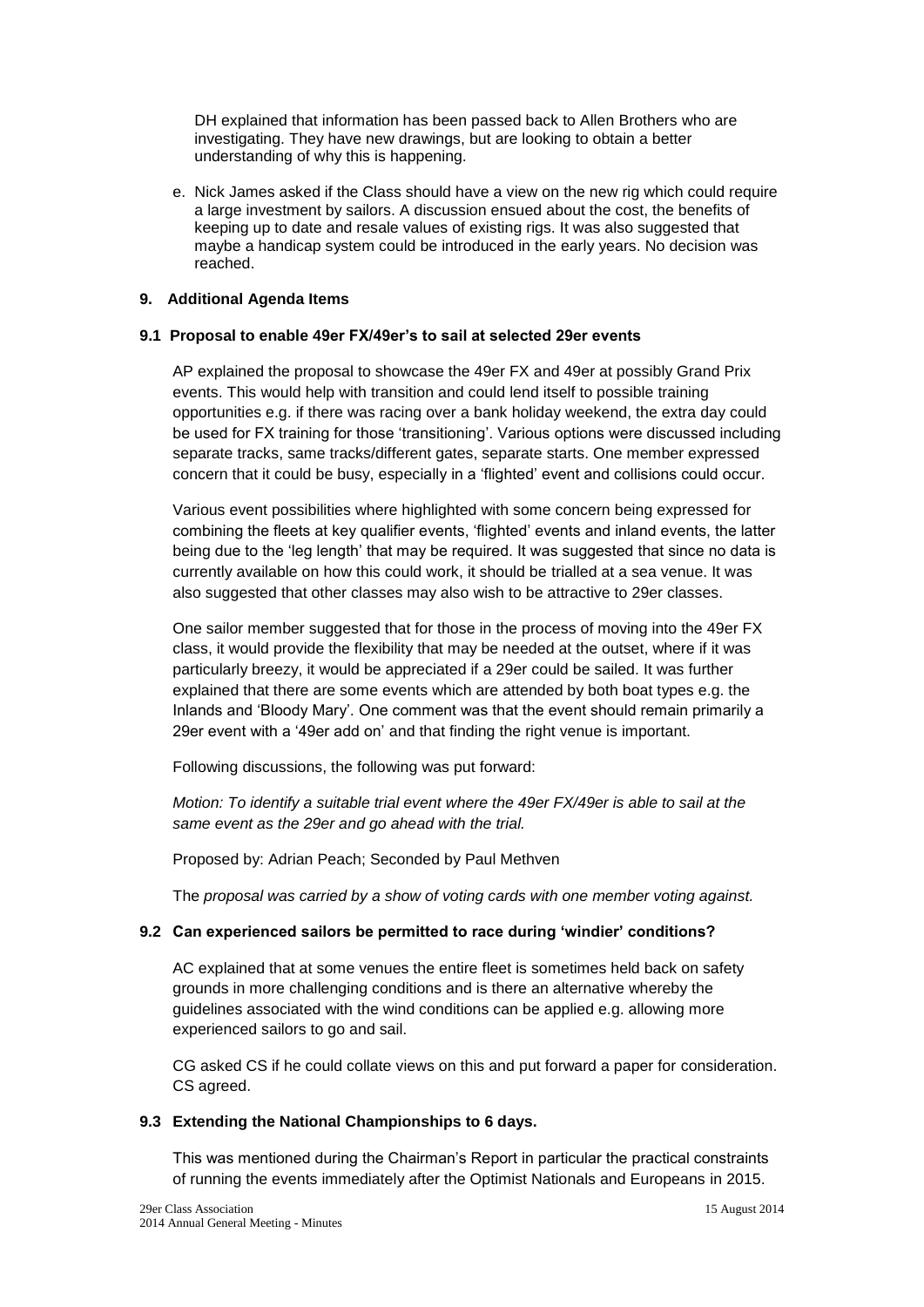#### 10. **Clause 4 of the Class Constitution - Subscriptions**

CG proposed that membership fees for 2014/5 remain unchanged. However, this was queried as costs are unlikely to remain unchanged. Several members expressed support for a small increase to each membership category. Ditta Neumann proposed that the Student Full Member should remain the same and the following changes were proposed:

| <b>Membership Types / Categories</b>     | 2014 Subscription | 2015 Subscription |
|------------------------------------------|-------------------|-------------------|
| Individual Adult Full Member             | £35               | £37               |
| Individual Youth Full Member             | £35               | £37               |
| Individual Youth Full Member (Part Year) | £17.50            | £19.50            |
| <b>Family Full Member</b>                | £50               | £52               |
| <b>Student Full Member</b>               | £25               | £25               |
| <b>Temporary Member</b>                  | £10               | £12               |

 *Motion to accept the proposed changes to subscription fees outlined in the table above to be implemented for 2015*

Proposer - Peter Gordon; Seconder – Tony Otter

*Vote to approve the proposed changes:* Carried unanimously by a show of voting cards.

#### 11. **Election of Officers of the Association, Committee Members for 2014/15**

CG presented the Committee nominations for 2014/15. He suggested that unless there were any objections, and no positions were being contested by more than one nomination, that the Election could be taken in one block vote.

| The Motion to elect the proposed committee nominations as follows |  |
|-------------------------------------------------------------------|--|
|-------------------------------------------------------------------|--|

| <b>Position</b>          | <b>Name of Nominee</b> | <b>Proposer</b>         | <b>Seconder</b>           |
|--------------------------|------------------------|-------------------------|---------------------------|
| Chairperson              | <b>Clive Grummett</b>  | Sally Thomas            | <b>Trudie Loveridge</b>   |
| Vice Chairperson         | Emma Loveridge         | <b>Matthew Venables</b> | <b>Barnaby Blackstone</b> |
| Treasurer                | Andrew Budden          | Sian Joesbury           | Andy Hill                 |
| <b>Sailing Secretary</b> | <b>Charlie Stowe</b>   | <b>Holly Morton</b>     | Gareth Jackson            |
| <b>Safety Officer</b>    | Barry Jobson           | <b>Charlie Stowe</b>    | Trudie Loveridge          |
| <b>Training Officer</b>  | Andy Hill              | Andrew Budden           | Sally Thomas              |
| <b>Marketing Officer</b> | Francesca Grade        | Andy Hill               | Angie Sword               |
| <b>Major Events</b>      | Sally Budden           | <b>Bill Rhodes</b>      | Andy Hill                 |
| Co-ordinator             |                        |                         |                           |
| Scottish                 | <b>Cameron Murray</b>  | Angie Sword             | Michelle Stowe            |
| Representative           |                        |                         |                           |
| Class Liaison            | Debbie Darling         | Michelle Stowe          | Cameron Murray            |
| <b>Welfare Officer</b>   | Dee Mitchell           | Sally Thomas            | Andy Hill                 |
| General Member           | Gill Methven           | <b>Charlie Stowe</b>    | Sally Thomas              |
| (Trophies)               |                        |                         |                           |
| <b>General Member</b>    | Sue Jeffery            | Andrew Budden           | Andrew Connellan          |
| <b>General Member</b>    | Paul Mearns            | Rob Loveridge           | Matthew venables          |
| General Member           | Andy Connellan         | Sue Jefferv             | <b>Tony Otter</b>         |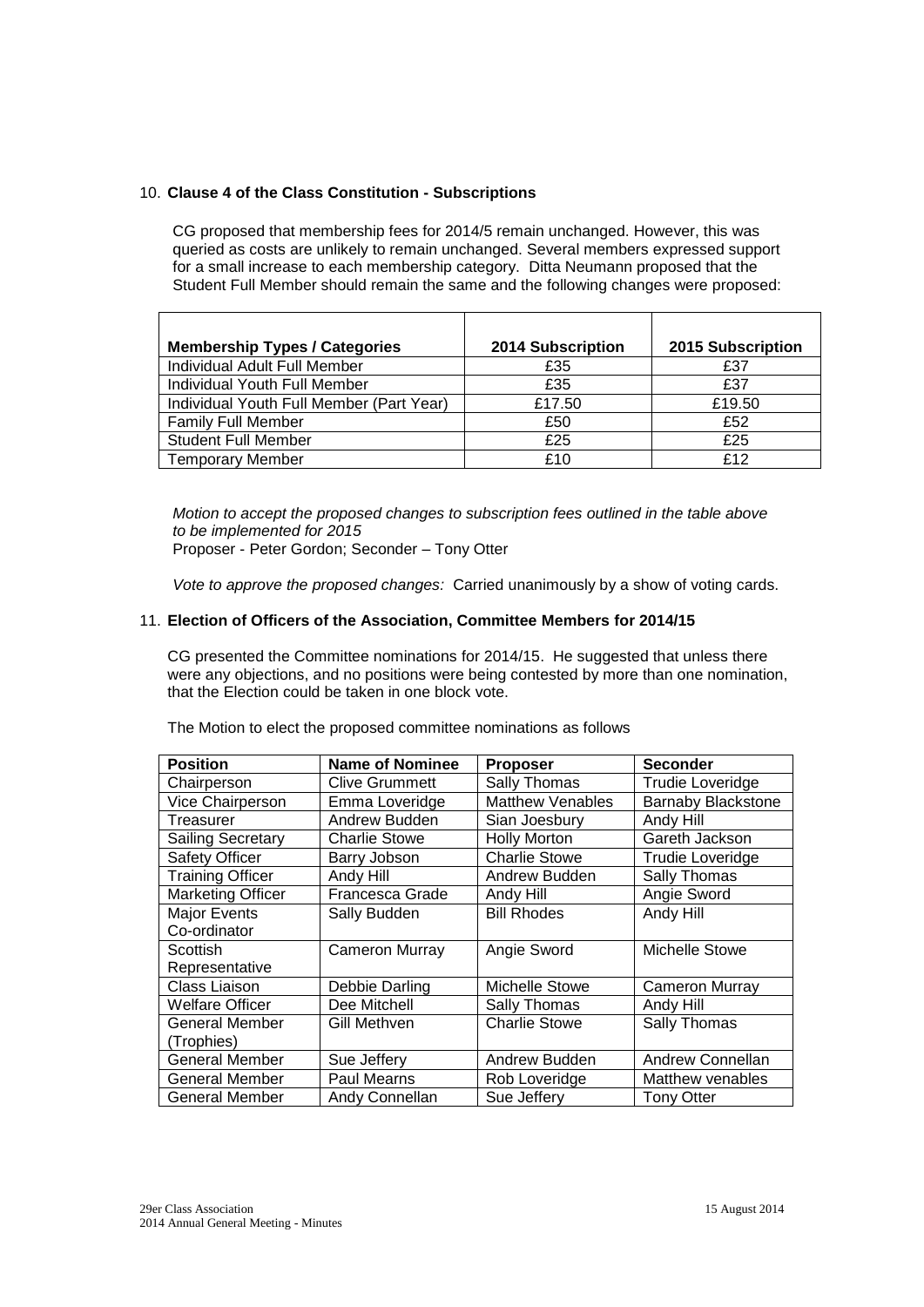*Following a vote to elect the proposed Committee which was carried unanimously by a show of voting cards, the Committee for 2014/15 was thus elected as follows*:

| Chairman:<br>Vice Chairman:            | <b>Clive Grummett</b><br>Emma<br>Loveridge | Training Officer:<br>Safety Officer: | Andy Hill<br>Barry Jobson |
|----------------------------------------|--------------------------------------------|--------------------------------------|---------------------------|
| Treasurer:                             | Andrew Budden                              | Marketing Officer:                   | Francesca Grade           |
| Sailing Secretary:                     | <b>Charlie Stowe</b>                       | Class Liaison Officer:               | Debbie Darling            |
| Welfare Officer:                       | Dee Mitchell                               | Scottish<br>Representative:          | <b>Cameron Murray</b>     |
| <b>Major Events</b><br>Co-ordinator:   | Sally Budden                               | Committee member:                    | <b>Paul Mearns</b>        |
| Committee member:<br>Committee member: | Sue Jeffery<br>Andrew<br>Connellan         | Committee member:                    | Gill Methven              |

There were no further questions or discussion items.

CG thanked everyone present and closed the meeting at 8.25 pm.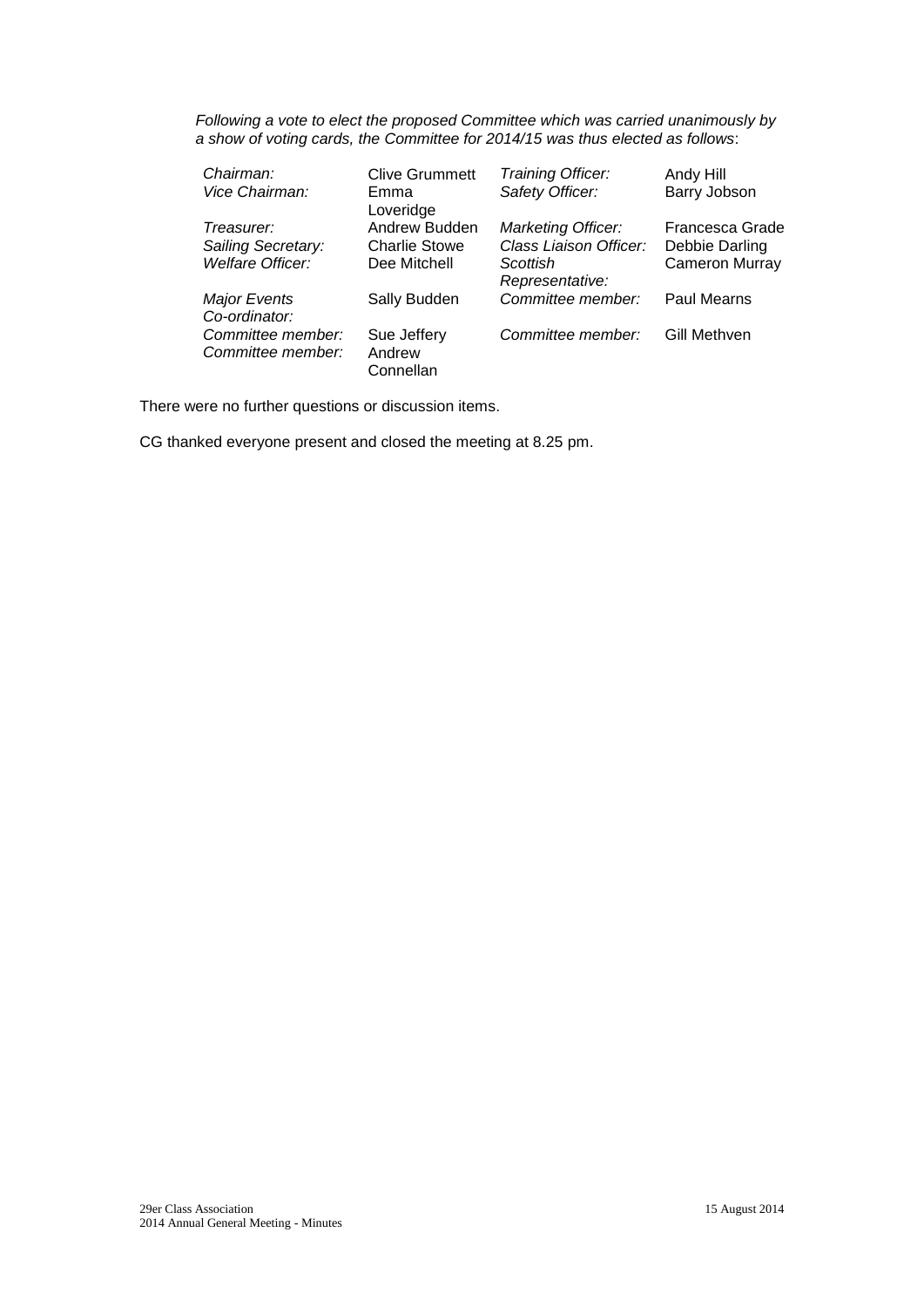## **Chairman's Report – August 2014**

Welcome to the 2014 AGM – it's great to see so many here, and I hope that you're all enjoying your time in North Berwick.

My role here is to give a review of the last 12 months, and it has been another good year for the class. At home, we have continued our racing and coaching programmes, while further afield many of our sailors have competed in European and International events.

The management and organisation of the class has presented us with a few challenges over the last year, with a significant number of changes to the committee. Rod, who was elected as Chairman at the 2013 AGM, stood down from the position at the end of March; Martha Berry, who had provided us with such excellent administrative support over the last 3 years, decided it was time to move on; Phil Kilburn handed over the Sailing Secretary role to Charlie Stowe, who at times during the year has undertaken both Sailing Secretary and Safety Officer roles; and Tim Blackstone handed over the Training Officer role to Andy Hill. This has left several roles vacant during the year, and several people have stepped in to help out at various times when they could, in particular Adrian Ward with Safety and IT, and Debbie Darling with organising the 2014 National Championships.

All of our events depend on a team of volunteers for their success. Some of their roles are very visible, such as RIB safety crews, but there are also many who work behind the scenes. There are too many to mention here individually.

On behalf of the class and our sailors, I would like to say a huge "thank you" to everyone who has helped out over the past year. The class wouldn't run without you, and your efforts are very much appreciated.

We appointed Sally Thomas as our new Class Administrator at the end of March, who has done a tremendous job taking over from Martha and getting to grips with our administration. Sally has already become a familiar face throughout the class, and is often the first point of contact for new sailors looking to join us. So far, each month has provided another new challenge for Sally to overcome, ranging from problems with our membership and event bookings system to organising venues and coaches for our training programme to preparing for this week's National Championships and AGM. In the short time that she has been with us, Sally has provided invaluable support not just to me but also to the entire committee.

## So what of the year?

First, membership  $\ldots$  We have 205 members as at 11<sup>th</sup> August, which is slightly down on last year. This is made up of 130 youth members, 9 student members, 9 adult members and 27 family memberships giving us a further 57 actual members. It is disappointing that our numbers have declined slightly, although this reflects the declining numbers seen in junior classes over the last 2 years, and we remain the largest association in the International Class. As the autumn starts, we hope to see many more coming into the class, particularly from Toppers, Cadets and Mirrors, as well as hopefully a few more coming across from 420's.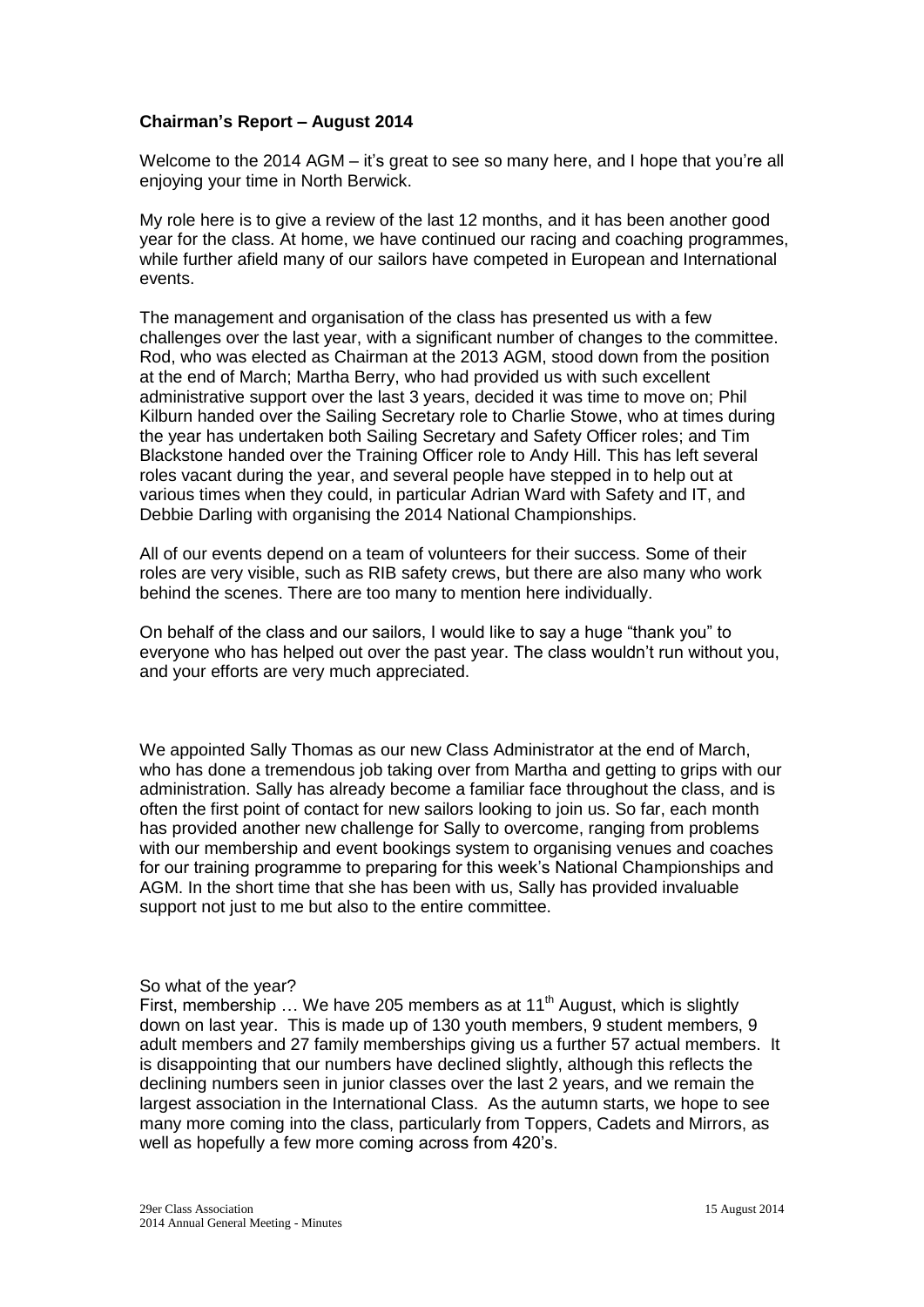Second, sailing in general … numbers are stable across our weekend racing events, averaging 40 per event. We haven't managed to achieve last year's record-breaking Nationals entry of 92 Nationals boats, with a total of 66 entries in 2014. However, I think entries would have been higher had the 2014 Nationals retained its status as the UK Eurocup event rather than having the Weymouth Grand Prix designated as a Eurocup. We also saw an increase to 64 at the RYA Volvo Youth Nationals, and over 67 at last autumn's Inlands. On the coaching front, we introduced our Class Youth Squad ("CYS") alongside our traditional programme of Open Coaching weekends. These will be covered in more detail in the reports from Charlie and Andy.

Competition overseas is key to the development of our sailors, and I am really pleased with the progress that has been made this year. 12 boats at the Worlds in Kingston a couple of weeks ago, with 6 finishing in Gold fleet, is fantastic … and congratulations specifically to Gillies Munro / Daniel Harris finishing in  $7<sup>th</sup>$ , and Owen Bowerman / Morgan Peach finishing in 10<sup>th</sup> in a highly competitive fleet. The Europeans in Kiel early in July had 29 GBR boats competing. Congratulations to Mimi El-Khazindar / Ben Batten who finished in 6<sup>th</sup> and Matt Venables / Curtis Mearns who finished 10<sup>th</sup>.

Owen and Morgan were also selected as our representatives for the ISAF Youth World Championships in Tavira, Portugal ... finishing in 7<sup>th</sup>. We are also sending two boats to this year's Eurosaf Event in Gdynia, Poland. Good luck to Rowan Edwards / Daniel Blight and Mimi El-Khazindar / Emma Loveridge.

The next ISAF Youth World Championships will be held in Malaysia in December/January 2015/16, and for the first time will include 2 boats from each nation – 1 all female and 1 all male. This will introduce a new selection event into next year's sailing programme, which is currently scheduled for the end of August. This selection event may differ from the RYA Youth Nationals, in that the entries may be via a qualification process.

We have continued the travel support grants for non Squad Sailors; this year for the European Championships in Kiel and the Eurocup in Garda in November. We will aim to continue this in future.

Moving on to the RYA – they are an essential partner in the class, and we have a great relationship with them, ensuring that we are well positioned as one of the key Youth Classes in the UK … we have a defined contract with them which specifies how they will support us, both financially and in kind, and which also details what they expect from us in return.

The RYA are very supportive in terms of recommending the class to transitioning sailors, and indeed in areas where we are less strong, Scotland, where we are seeing great growth, the North of England and Wales, there is a particular enthusiasm recommending new sailors into the class.

I should emphasis, that we are independent of the RYA – it is a partnership, and we work to our own strategy and plans, but the RYA are totally supportive and indeed enthusiastic of the direction we are taking. Our relationship with the RYA is very strong, collaborative and mutually supportive for the benefit of both, and competitive sailing in general.

We have had a few glitches and support issues with our website and membership/ event booking system this year. We have been working with the providers to resolve